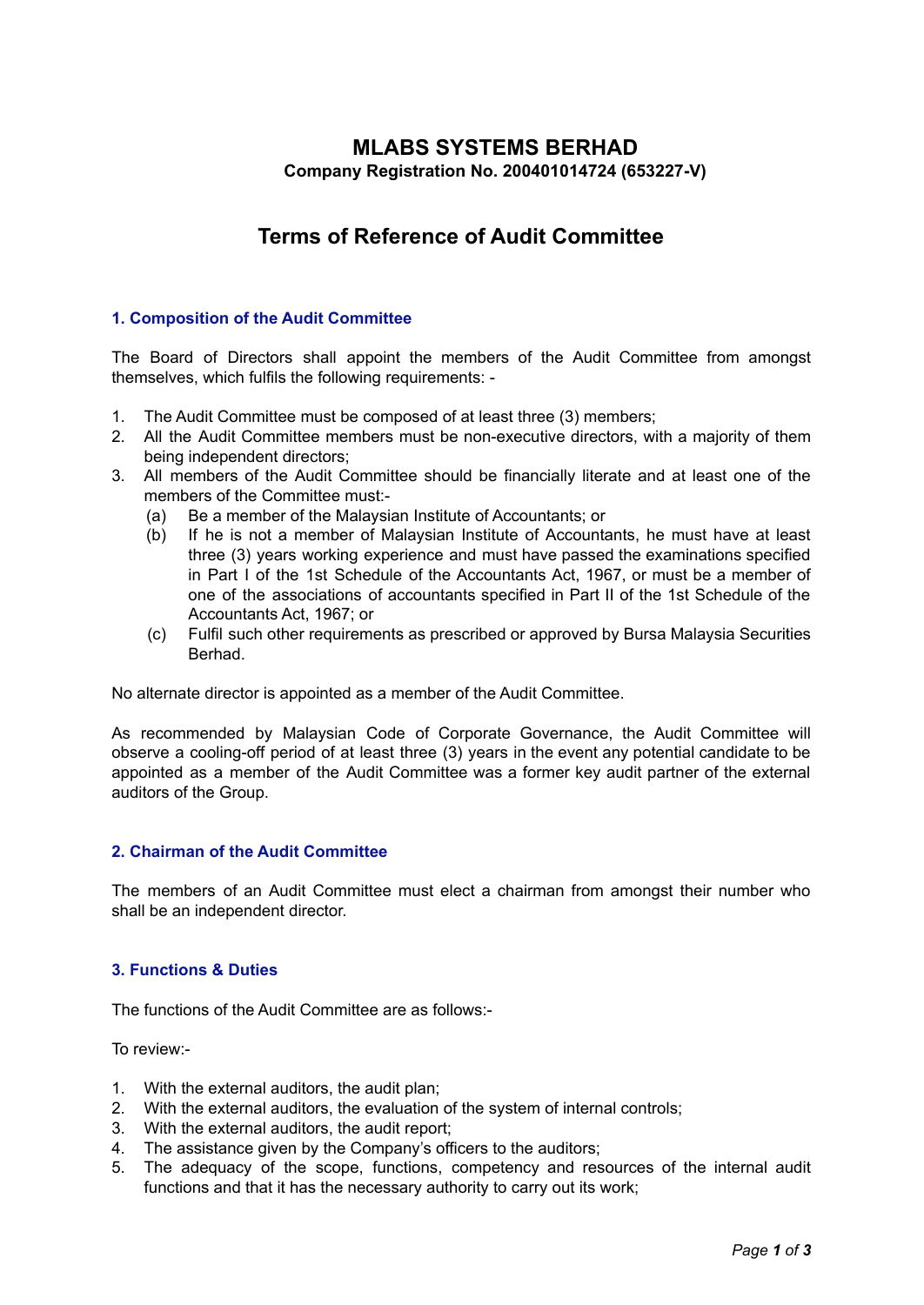- 6. The internal audit programme, processes, the results of the internal audit review and investigation undertaken and whether or not appropriate action is taken on the recommendations of the internal audit function;
- 7. The quarterly results and year-end financial statements, prior to the approval by the Board of Directors, focusing particularly on:-
	- (a) Changes in or implementation of major accounting policy;
	- (b) Significant and unusual events;
	- (c) The going concern assumption; and
	- (d) Compliance with account standards and other legal requirements.
- 8. Any related party transaction and conflict of interest situation that may arise within the Company or the Group including any transaction, procedure or course of conduct that raises questions of management integrity;
- 9. Any letter of resignation from the external auditors of the Company;
- 10. Whether there is reason (supported by grounds) to believe that the Company's external auditors are not suitable for re-appointment; and
- 11. To consider the nomination of a person or person(s) as auditors.
- 12. To undertake such other functions as may be agreed to by the Audit Committee and the Board of Directors.

## **4. Meetings**

- 1. The Audit Committee shall meet at least four (4) times in a year or more frequently as circumstances required with due notice of issues to be discussed and shall record its conclusions in discharging its duties and responsibilities.
- 2. The quorum of the meeting is two (2) and they must be independent directors.
- 3. Upon the request of any member of the Audit Committee, the external auditors or the internal auditors, the Chairman of the Audit Committee shall convene a meeting of the Audit Committee to consider matters which should be brought to the attention of the directors or shareholders.
- 4. The external auditors and internal auditors have the right to appear and be heard at any meeting of the Audit Committee and shall appear before the Audit Committee when required to do so by the audit committee.
- 5. The Audit Committee may invite any Board member or any member of management or any employee of the Company who the Audit Committee thinks fit to attend its meetings to assist and to provide pertinent information as necessary.
- 6. The Company must ensure that other directors and employees attend any particular Audit Committee meeting only at the audit committee's invitation, specific to the relevant meeting.

## **5. Procedures Of Audit Committee**

The Audit Committee may regulate its own procedures, in particular:-

- 1. the calling of meetings;
- 2. the notice to be given of such meetings;
- 3. the voting and proceedings of such meetings;
- 4. the keeping of minutes; and
- 5. the custody, production and inspection of such minutes.

## **6. Authority**

The Audit Committee shall in accordance with the procedure determined by the Board and at the cost of the Company:-